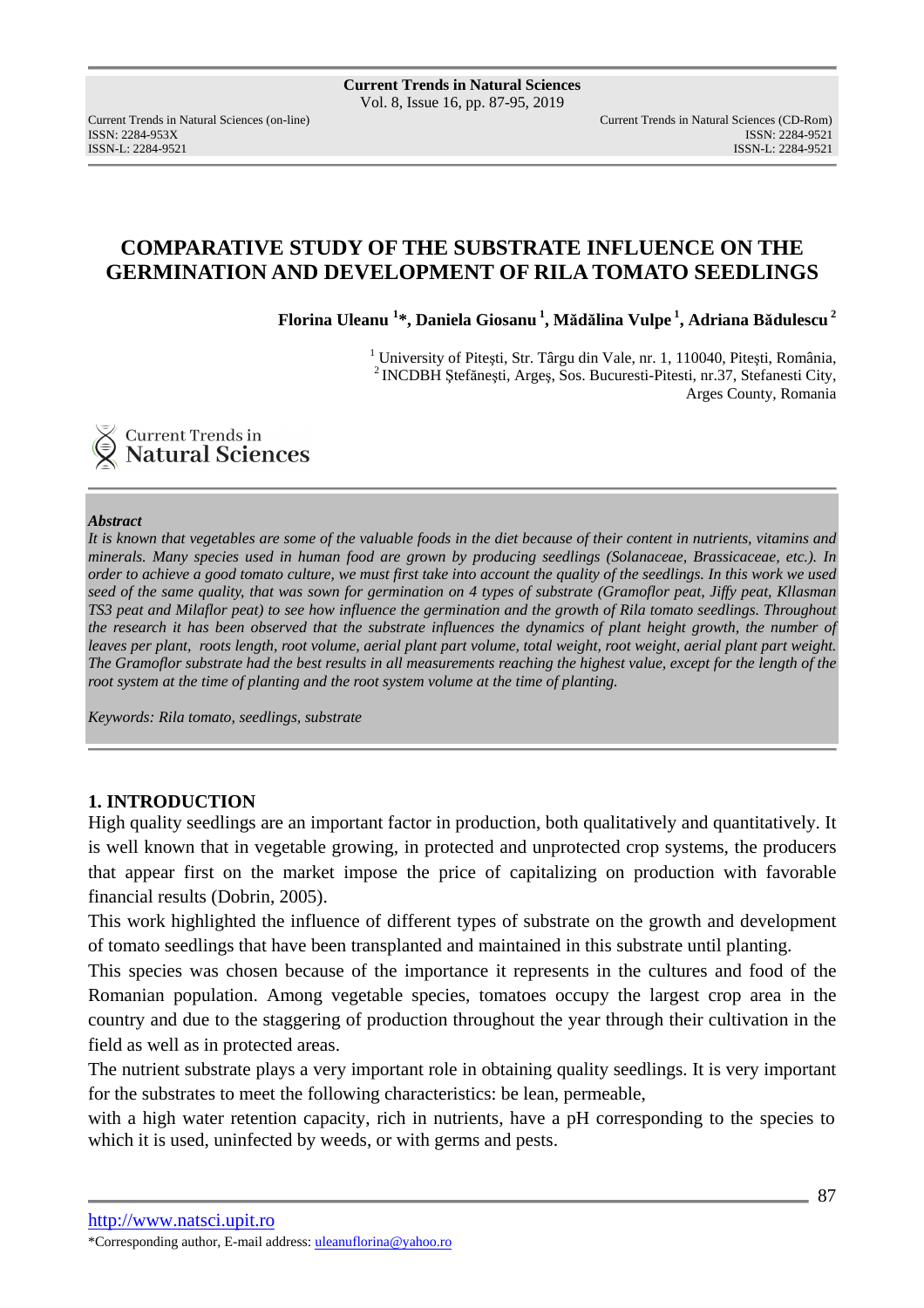Vol. 8, Issue 16, pp. 87-95, 2019

ISSN: 2284-953XISSN: 2284-9521

A quality substrate is obtained by mixing several components (peat, broom, celery or garden soil, sand, composts). Lately, forestry compost is often used as a result of chopped and fermented tree shells with nitrogen fertilizers. Very good results have been obtained in our country through the use of composting of pigs, residues from water treatment plants and household waste (Vâjâială et al., 1983, 1984, 1987).

The manure is undoubtedly the best natural fertilizer, and when it comes to seedlings, it can not be missed from the production process. This is essential for the vigorous development of the plums and is very easy to achieve. It is obtained from manure by fermentation, having a soil aspect, representing 25% of the original manure weight.

The manure contains on average 0.7-2% N total, 0.3-1.2% P<sub>2</sub>O<sub>5</sub>, 0.8-0.9% K<sub>2</sub>O, 0.5% CaO, at a content of 55-70% water (Davidescu and Davidescu 1992).

Peat is an organic material that forms under natural conditions, an organic component of exceptional technological quality, deriving from the decomposition of large quantities of peat moss deposits in the peat. It has a great advantage over it, that it can be used immediately after its fermentation and decomposition. There are over 400 million hectares of global peatland in all countries except cold areas (Bather and Miller, 1991).

The recipe of the mixture is determined depending on the species to be used, the purpose used, the sowing or the repow, as well as the possibilities of purchasing each element (Ciofu et al., 2003).

The calculation of the required seed quantity depends on the number of seedlings to be produced and the cultural value of the material, and the sowing area is determined by knowing that generally 1 ha of culture should be sown 40-60  $m^2$  if the seedlings are transplanted and 120-200  $m^2$  if it seldom resembles and does not transplanted (Popescu, 2003).

The temperature varies according to the species and the vegetation phase, constantly correlating to the intensity of light, and the nutrition regime should be managed with great care (Florescu, 1992).

At the time of planting, the seedling should have a height of 15-20 cm, 6-8 leaves, 6-8 mm in diameter, the age of 90 days and the dark green color (Popescu and Hoza, 2000).

### **2. MATERIALS AND METHODS**

As a biological material, we used Rila tomato seeds. Rila tomatoes are an easy-to-use culture for beginners as well as for experienced people. It is a fruitful variety, producing in a single season 100-120 t / ha. Due to the undetermined growth, it offers the possibility of a staggered harvest. It is characterized by its storage and transport resistance.

We have made 4 experimental variants (figure 1) in 3 repetitions of 10 plants, totaling 120 plants. The experimental variants refer to the type of substrate in which the tomato seedlings were sown:

**V1 - Gramoflor** consists of: 60% peat (degree of decomposition H3-H8), vegetable products from forestry (wood fiber), perlite, mineral fertilizers NPK and secondary components: nitrogen (210 mg / L P<sub>2</sub>O<sub>2</sub>), potassium (370 mg / l K<sub>2</sub>O). It has a pH of 5.8 with a salt content of 1.4 g / l, humectant of 11 /  $m^3$  and an organic matter content of 85-95%.

The nutritional value of the product helps to flourish and provides plant fortification, with good water drainage; is a very easy to wet substrate. As an advantage, it creates ideal conditions for seed harvesting and growth of young plants, is intended for harvesting young plants. It has a special structure, being also used for the grafting of young plants, it is also used for the re-cultivation of the flower culture and for the vegetative propagation of the vegetables.

**V2 - Jiffi** -Fertilized peat substrate for sowing and growing seedlings for a specified period in small trays and pots. The peat substrate is selected, free from weeds, pests, pests and impurities, and in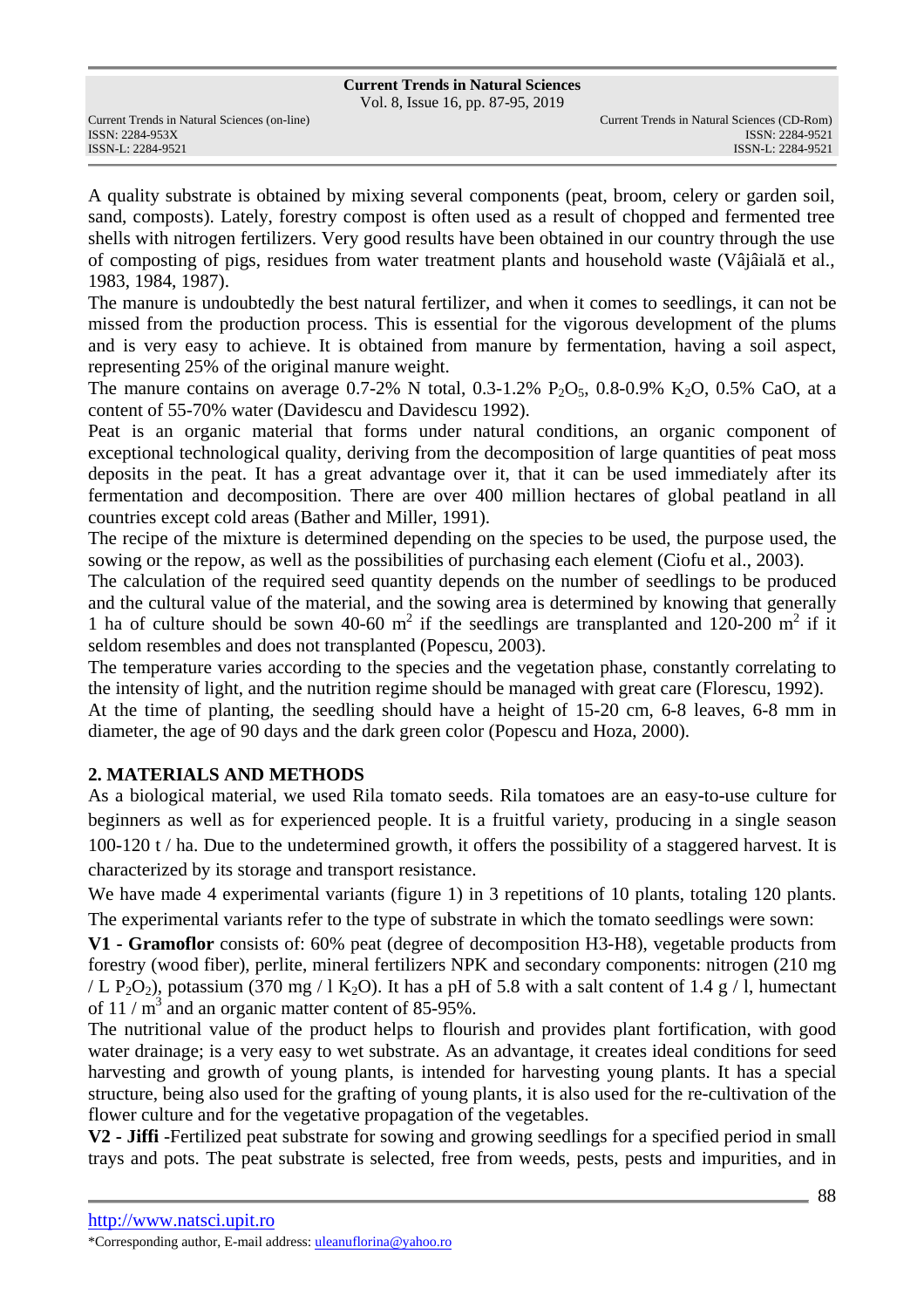Vol. 8, Issue 16, pp. 87-95, 2019

terms of structure it is uniform. It has a pH of 5.8. This fertilizer provides a sufficient level of nutrients for 3 to 6 weeks. Additional fertilizers should be added after this period. This substrate originates in the Netherlands.

**V3 - Klassman TS3** has a pH of 5.5-6.5, its structure includes 20% black peat, 80% blossom peat and microelements.

**V4 - Milaflor** represents an optimal environment for the development of all plants. It has a high energy of gas and water absorption. It has a 0-7 mm granulation, an extraphin structure, having a pH of 5.5-6.5. As a composition, this type of peat consists of: blonde peat, microelements and humidifying agent. It is used for vegetable and flower seedlings in alveoli. It has a high absorption capacity and increased water storage. It is granulated having a very good drainage of the water, being an easy to wet substrate.

The sowing was performed on 12 February 2018 in alveolar pallets filled with the 4 types of peatbased professional nutrient substrate at a depth of 1 cm and the temperature of the substrate being 18 ° C and the air of 24 °C.

After sowing, the seeds were coated with a peat-based thin layer, then a slight leveling was performed. Subsequently, the seed was wetted with lukewarm water with a fine sieve sprinkler.

The maintenance work on seedlings took place immediately after sowing and lasted until planting of seedlings at last. In order to guide the vegetation factors, it was taken into account that they are closely connected to each other, the maximum efficiency of one of them is achieved when the others are assured.

The percentage of 100% emerged tomatoes was reached 18 days after sowing due to the cold of this period. Tomatoes originated entirely on 3 March 2018.



*Figure 1. Plantlets emerging in the 4 types of substrate* 

The diseases and pests combating was achieved by applying preventive treatments with Previcur  $0.15\%$  3 l / m<sup>2</sup> and Dithane M-45  $0.15\%$ , alternately applied to 7-10 days to avoid the occurrence of seed-bearing diseases, such as the fall of placentas Phytium debarianum). Treatments with Actara 25 WG insecticide 0.15 kg / ha have been applied, which act on a wide range of insects: *Aphidae* spp., Colorado-*Leptinotarsa decemlineata* beetle, *Trialeurodes vaporariorum* white mussel. Prior to planting, a 0.5% bordelene broth treatment was performed.

Keeping weeds clean is done repeatedly, whenever necessary. This was when the weeds were small, after a preliminary watering so that they could be snapped out without disturbing the seedlings.

Prior to planting for 10-12 days, the process of quenching the seedlings first started by opening windows one at a time (3-4 times a day), eventually allowing them to be left permanently open, and by reducing humidity.

In this experience the following observations and determinations were made: the dynamics of plant growth in height; the number of leaves per plant; plant height; root length; the volume of the roots; airspace volume; total weight; root mass; the mass of the airspace; package diameter**.**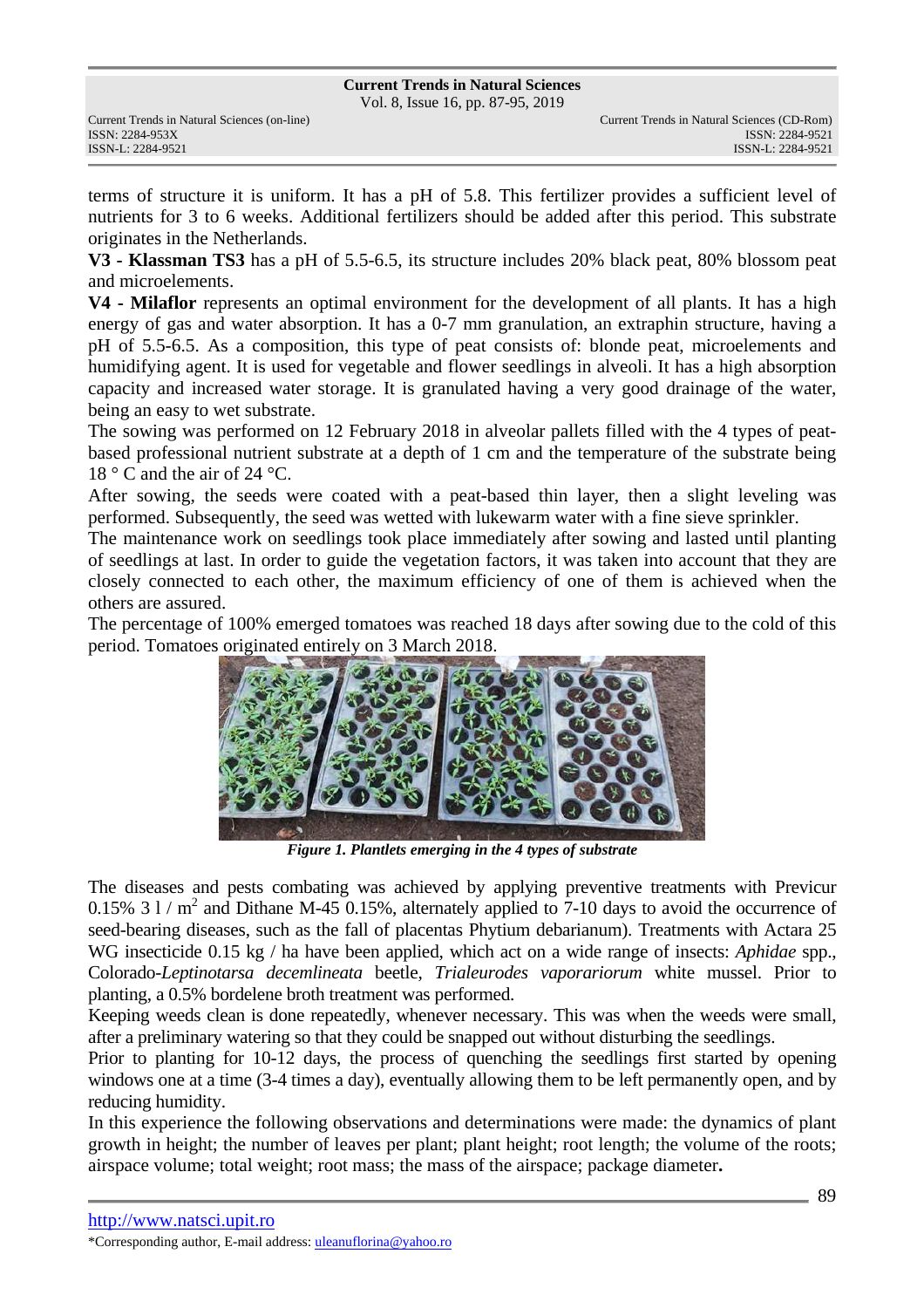Vol. 8, Issue 16, pp. 87-95, 2019

ISSN: 2284-953XISSN: 2284-9521

## **3. RESULTS AND DISCUSSIONS**

We determined the *growth dynamics* of plants (figure 2) by measuring 14 to 14 days from March 13 until May 8 when seedlings were planted in the solar.



Growth of seedlings is influenced by the type of substrate in which they were sown. Initially V2 (Jiffi) recorded the highest value after which it dropped against V1. On May 8, the highest value was recorded at V1 (Gramoflor), and the smallest value was recorded at V4 (Milaflor). Data on the number of leaves per plant are shown in Figure 3.



The low temperature during this period led to the delay of the appearance of true leaves. They appeared on 27 March, on May 8 reaching a maximum of 10 leaves at V1.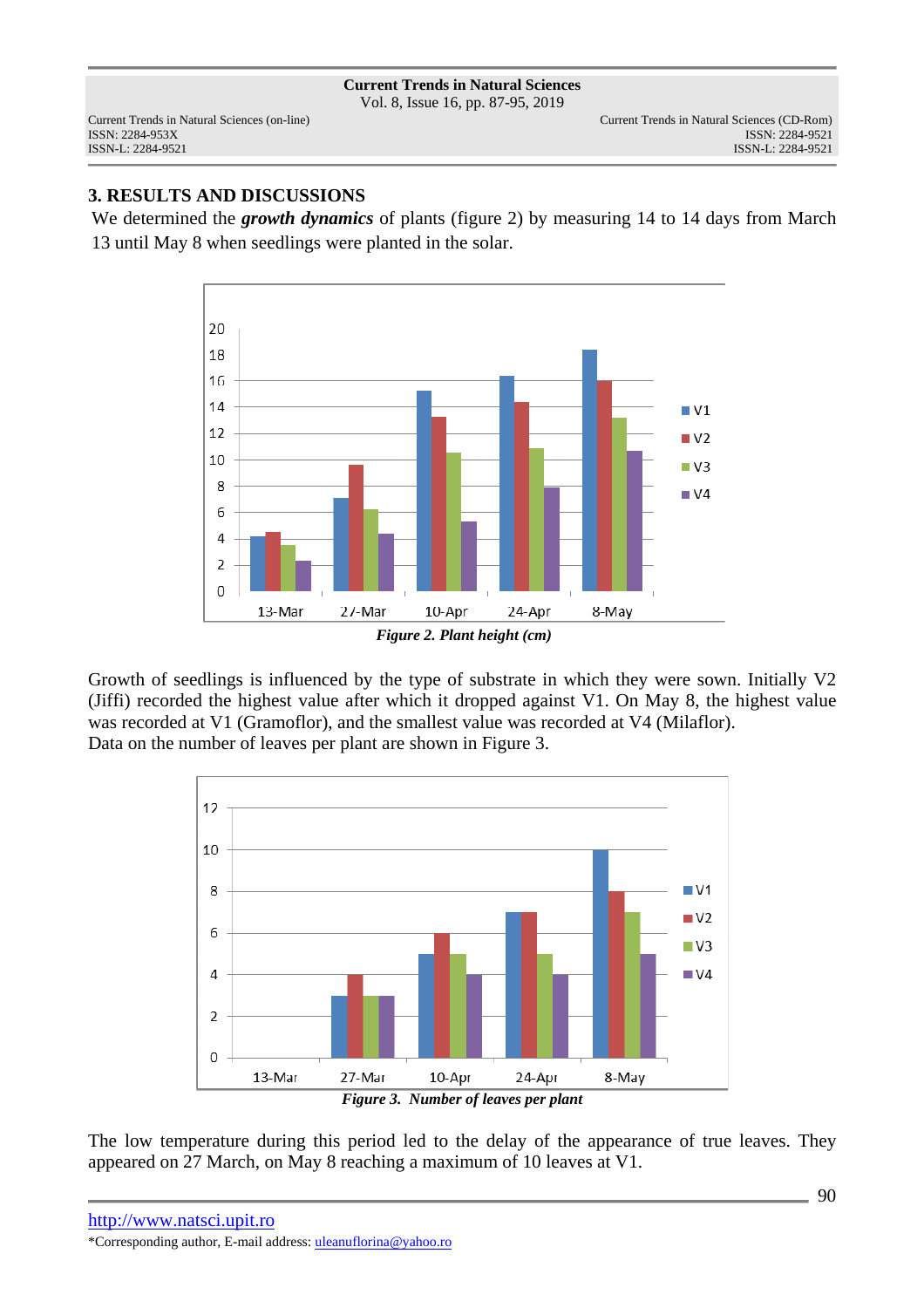Vol. 8, Issue 16, pp. 87-95, 2019

ISSN: 2284-953XISSN: 2284-9521

All the variants studied determined the number of leaves per plant to be close to that mentioned in the literature (6-8).

A maximum value is observed for the number of leaves per plant at variance V1, and the minimum value is recorded at V4 (Milaflor).

Prior to planting the seedlings at the final site, a series of determinations were performed which were analyzed below.



*Figure 4. The seedlings aspect before planting* 

Regarding seedlings height (figure 5), at the time of planting variant V1 shows the highest value (27 cm), and variant V4 records the lowest value (12 cm).



*Figure 5. Plant height at planting (cm)*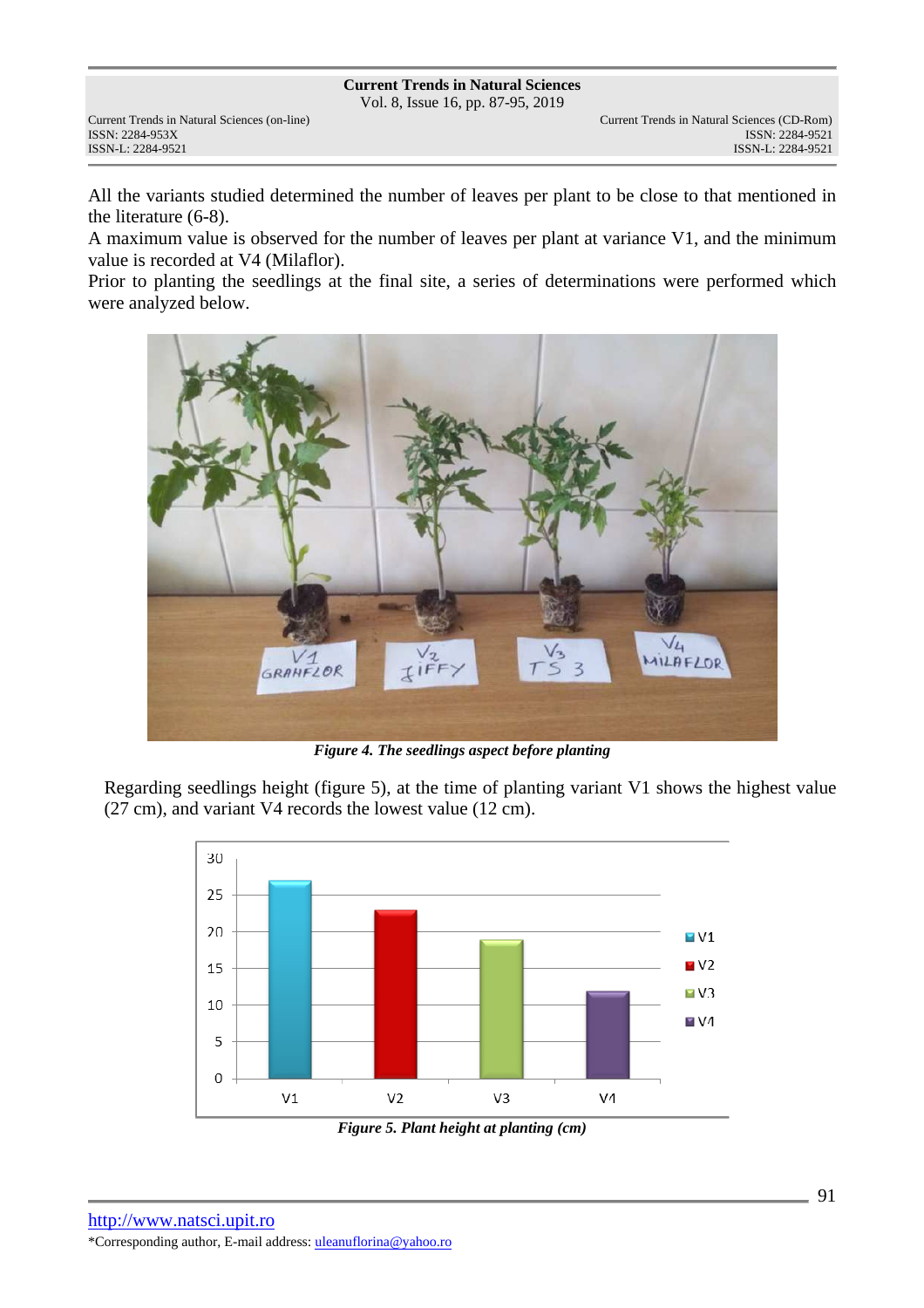Vol. 8, Issue 16, pp. 87-95, 2019

Current Trends in Natural Sciences (on-line) Current Trends in Natural Sciences (CD-Rom) ISSN: 2284-953XISSN: 2284-9521

As far as the root length is concerned, at the time of planting V3 (Rila in substrate Klassman TS 3) has the highest value (25 cm) and V4 is the lowest value (11 cm).

We note that KlassmannTS 3 peat positively influences the development of the root system. Regarding the volume of the foliar appliance (figure 6), at the moment of planting, variant V1 shows the highest value, and variant V4 records the lowest value. It is noted that Gramoflor peat influences positively the foliar appliance, whereas Milaflor peat influences negatively, having a very low value compared to the other variants.



*Figure 6. The foliar volume at planting time (cm<sup>3</sup> )* 

Regarding **the volume of the root system at the time of planting** (figure 7), the highest value was recorded at V2, and the lowest value was recorded at V4.

The other variants had equal values, not very small compared to V2.



*Figure 7. The volume of the root system at the time of planting (cm<sup>3</sup> )* 

Analyzing the character of the total mass of the seedlings (figure 8) it is observed that the highest values were recorded in variant V1 and the lowest values in variant V4.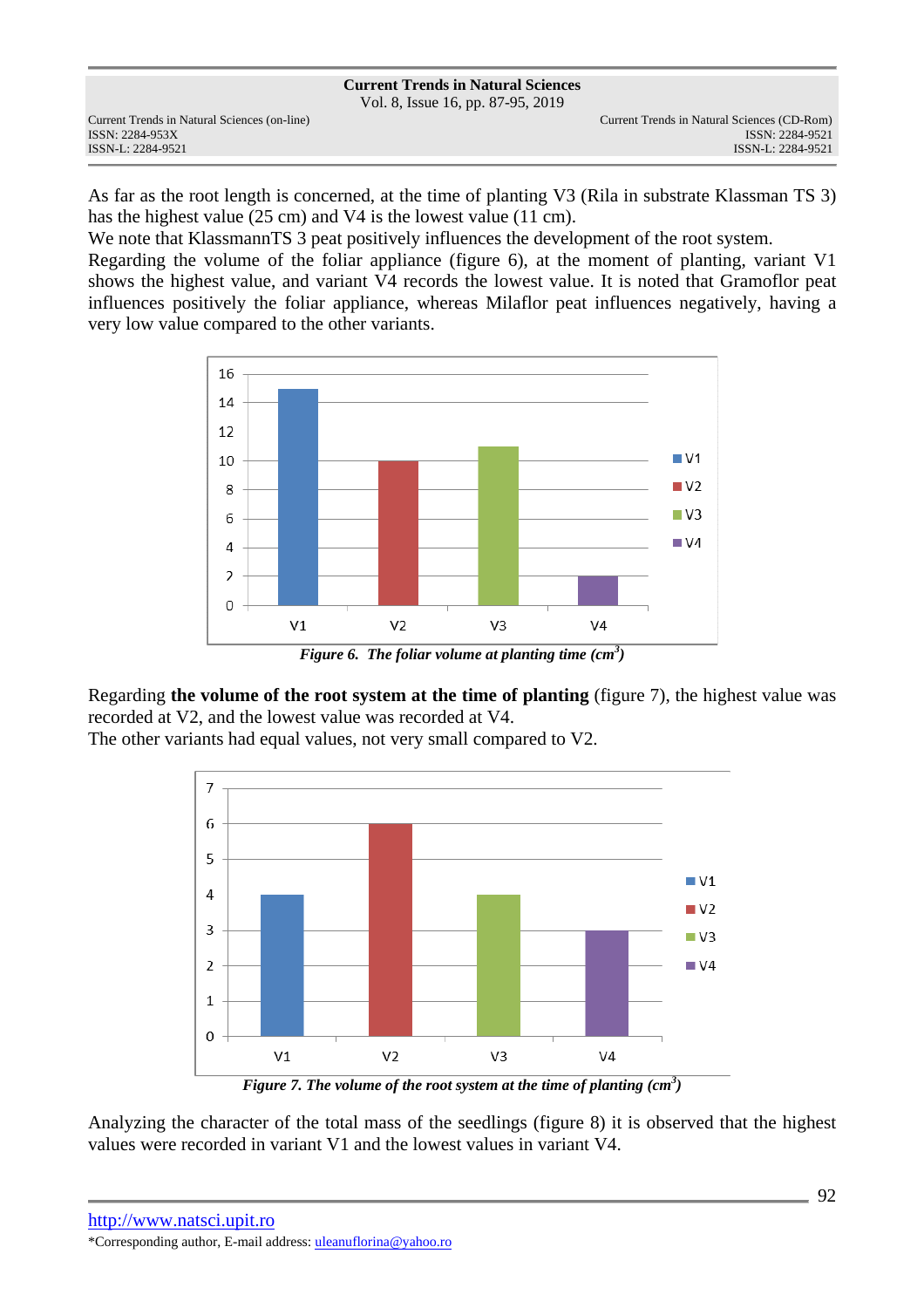**Current Trends in Natural Sciences** Vol. 8, Issue 16, pp. 87-95, 2019

ISSN: 2284-953XISSN: 2284-9521

.

The Gramoflor substrate has positively influenced the total seedlings, at the time of planting reaching 22.05g compared to Milaflor, which reached 3.2g.



*Figure 8. The total mass of seedlings at the time of planting (g)* 

The mass of the foliar apparatus (Figure 9) revealed Gramoflor substrate V1 where it recorded the highest value of 17.72 g, compared to Milaflor which reached the lowest value of 2.43g resulting in the latter having a negative influence on the foliar plant of seedlings.



*Figure 9 The mass of the foliar appliance at the time of planting (g)* 

Regarding the mass of the root system (figure 10), the highest value was recorded at V1, and the lowest value was given to the seedlings sown in the Milaflor peat substrate.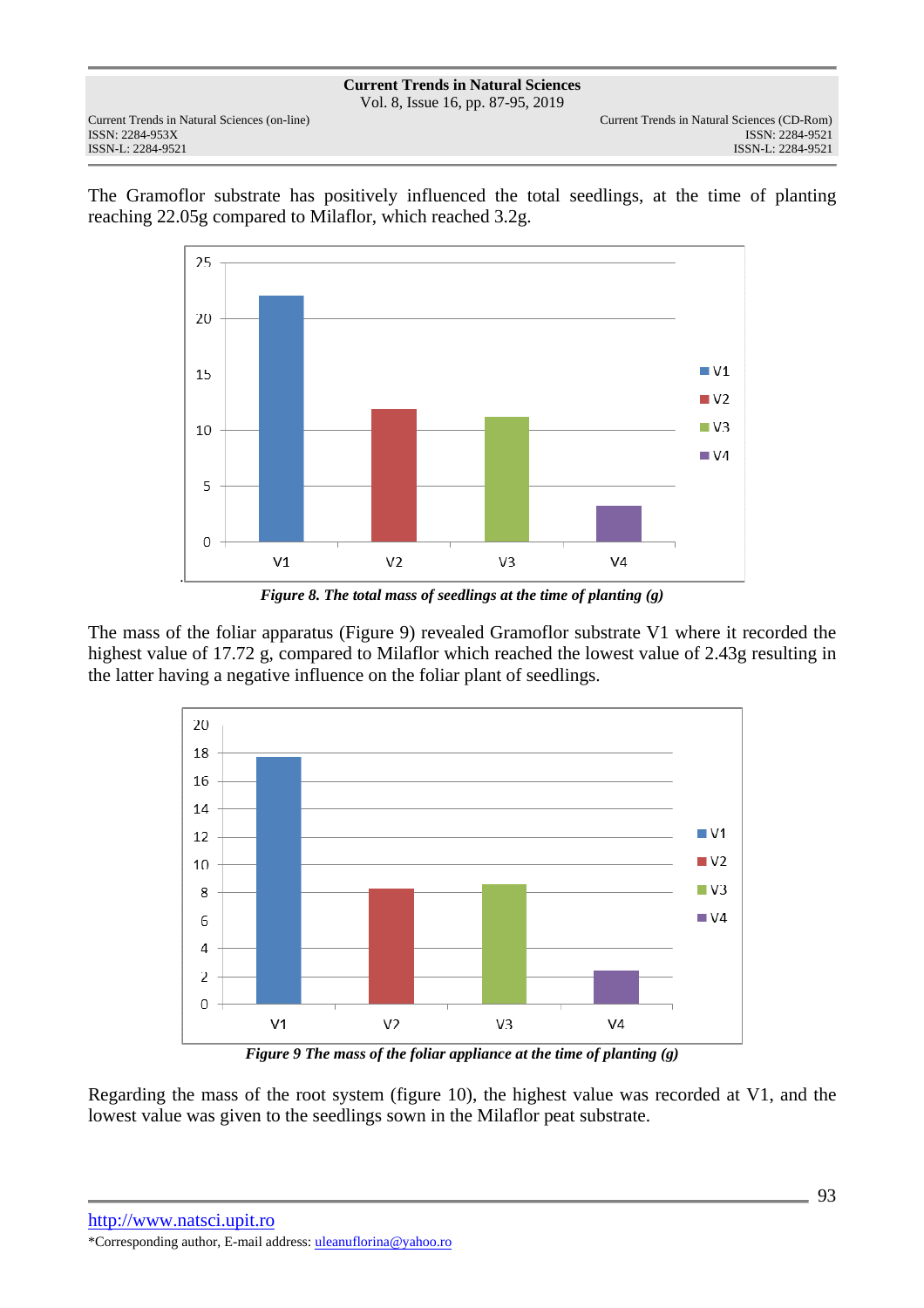Vol. 8, Issue 16, pp. 87-95, 2019

ISSN: 2284-953XISSN: 2284-9521





*Figure 10. The mass of roots at planting time (g)* 

As regards the diameter of the package (Figure 11), the highest value was also recorded at V1 and decreasing orderly in the other variants, reaching a minimum for V4 variant.



*Figure 11. Diameter of package at planting (cm)* 

## **4. CONCLUSIONS**

The vegetative plant growths were influenced by the substrate in which they were sown.

On May 8, the smallest plant height was recorded at V4, and the highest value at V1, even at the beginning of V2, recorded the highest values.

The Rila hybrid sown on Gramoflor substrate presented the highest values of the characters: the number of leaves / plant, the volume of the foliar appliance, the mass of the root system, the mass of the foliar apparatus, but also the total mass.

At the time of planting V3 shows the highest value for roots length, and V4 shows the lowest value.

The root volume had the best result on sowing seedlings on the Jiffi substrate, V2.